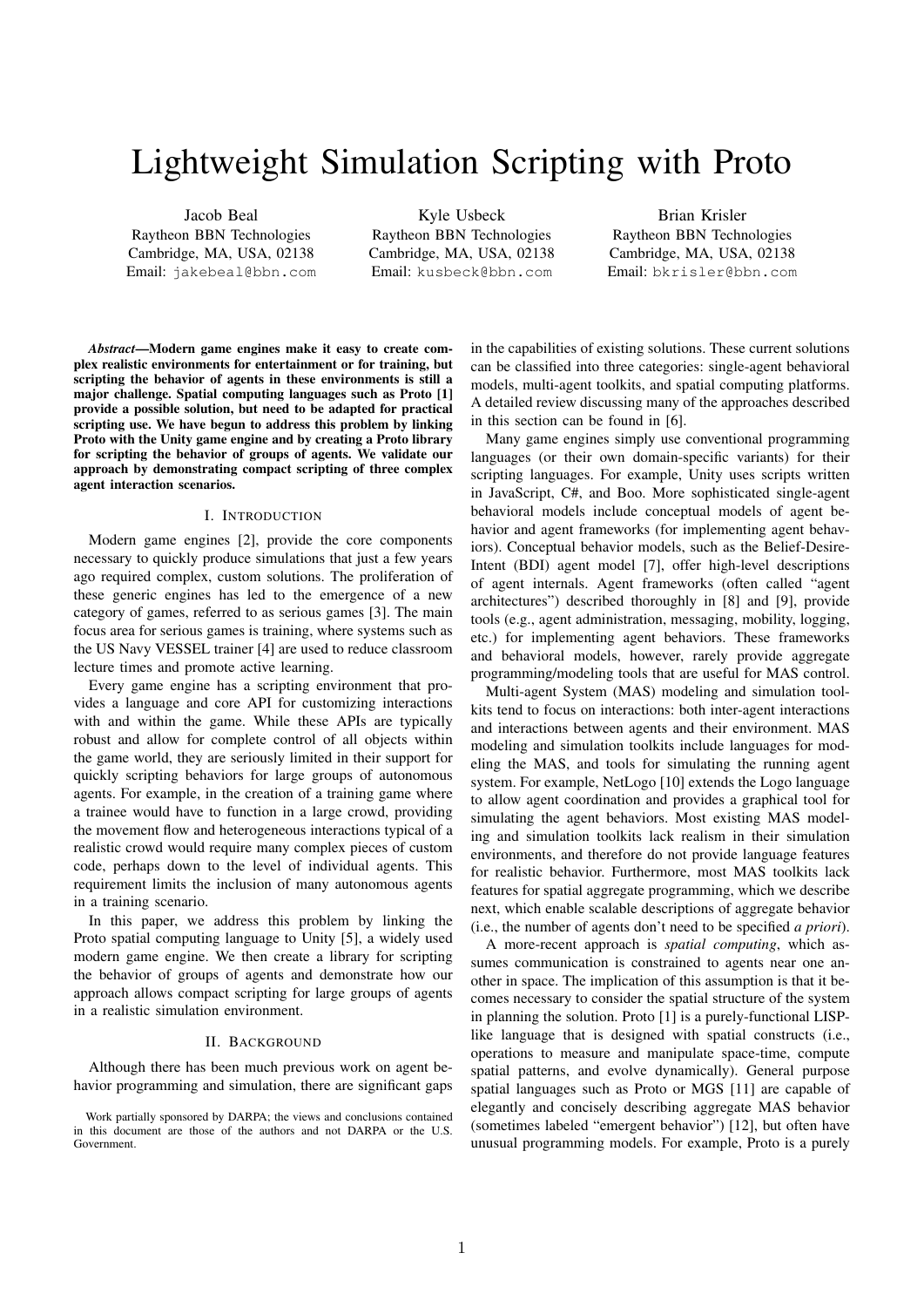functional language and does not offer the imperative-style MAS scripting that is familiar to game-based agent behavior developers. Furthermore, the simulators used for running and testing spatial languages tend to lack the realism that is available from recent physics simulators and game engines.

## III. APPROACH

Our approach for creating a scalable aggregate scripting language for realistic simulation environment has three components: *(1)* the Unity game engine [5] provides realism in the simulation environment (e.g., terrain modeling, realistic physics simulation, entity modeling), *(2)* the Proto spatial computing language provides constructs for scalable aggregate programming, and *(3)* agent behavior scripting is facilitated by a novel Proto library comprising group behavior primitives and a novel macro library for imperative-style scripting.

## *A. Connecting Proto and Unity*

Proto has three main components: (1) the spatial language, (2) a global-to-local compiler which accepts a global behavior description (in Proto language) and outputs a virtual machine (VM) binary for the Proto VM, and (3) the VM that interprets Proto VM instructions on each device. In order to be able to execute global Proto programs from within the realistic Unity simulation environment, we first make the Proto compiler invokable from within Unity. Next, we create an implementation of the Proto VM for reading information from and performing operations upon Unity agents. Finally, we create an interface for developers to control parameters of the Proto-Unity plugin.

*1) Invoking the Proto Compiler:* Proto uses a global-tolocal compiler to convert global behavior descriptions into local (i.e., per-device) programs. It is important that this compiler be integrated into the final solution so that end-users can write programs for groups of agents within the modeling and simulation toolkit.

The reference implementation of the Proto compiler is written in C++ and Unity has a C/C++ API for its plugins, so one option would be to directly integrate the Proto compiler into a Unity plugin. This would have required maintaining a branch of the Proto compiler with a Unity-friendly interface, however. Instead, we created a simpler plugin that invokes an external installation of the standard Proto compiler. Thus, Unity, supplied with a Proto program, invokes the external Proto compiler on that program and receives in return the Proto VM instructions (a.k.a., Proto opcodes) that specify how each agent should act.

*2) A Proto VM Implementation for Unity:* Next, we need a mechanism for controlling agents within Unity according to the behaviors described by the local Proto VM instructions. The Proto reference implementation already contains a VM suitable for most environments—requiring the developer to implement only a small set of platform-specific functions (e.g., how the machine allocates memory, broadcasts messages to other devices, etc.). Likewise, the continuous time model of Proto programs means there is no problem matching simulation rates: the VM execution rate can simply be derived from its Unity environment. Importing the Proto VM to Unity was not significantly different or more difficult than prior imports on various embedded platforms: to do so, we constructed a Unity plugin that implements the required platform-specific functions using tools from the Unity API. For example, one such function uses the Unity utility for computing the distance between Unity agents to implement a unit-disc communication model. Of course, this model could be extended to incorporate other information available from Unity (e.g., line-of-sight) for improved realism.

*3) An Interface to the Proto-Unity Plugin:* Finally, we created an interface for controlling the Proto-Unity plugin. This engineering interface is not meant for end-users, but instead is designed to help agent script developers by providing functionality similar to that of the reference implementation of the Proto simulator. For example, the interface can show the network topology of the Unity agents by drawing lines between the agents within communication range and allows the developer to change the devices' communication radii on-thefly. This allows a developer to "tweak" simulation parameters during development, then set them and remove the interface when the simulation is finished and provided to users.

#### *B. Group Behavior Primitives*

We next need a library of "primitives" for group behaviors simple ways of describing what we want a collection of agents to do. These will be the basis for the agent scripts that we build. We build this library after the fashion of [13], as Proto functions that compute vector fields for the desired motion of agents. We can then produce complex behaviors by mixing these vector fields together in various ways.

We have created an initial library of eight behaviors. Figure 1 shows examples of these behaviors being applied to agents in Unity using the Proto/Unity bridge. Here we present only the API for the behaviors; their implementation is similar (or in some cases identical) to code presented in [13].

| $(random-walk)$ |       |                                    |  |
|-----------------|-------|------------------------------------|--|
| Parameter       | Type  | Description                        |  |
| <b>RETURN</b>   | TUPLE | Vector direction for agent to move |  |

Random-walk moves each agent in a random direction. This is like brownian in [13], except that speed is also randomized.

|               |              | (flock DIRECTION)                   |
|---------------|--------------|-------------------------------------|
| Parameter     | Type         | Description                         |
| DIRECTION     | <b>TUPLE</b> | Preferred direction to flock toward |
| <b>RETURN</b> | <b>TUPLE</b> | Vector direction for agent to move  |

The flock behavior, also from [13], moves agent groups by repelling the closest agents, aligning with moderatelyproximate agents, and weakly attracting distant agents. This allows a group of agents to "flock" together in partiallycoherent group motion. The DIRECTION argument guides the motion of the flock with a preferred direction supplied to some or all members, as investigated in [14].

| (flock-to LOCATION) |        |                                    |
|---------------------|--------|------------------------------------|
| Parameter           | Type   | Description                        |
| <b>LOCATION</b>     | TUPLE. | Coordinates to flock to            |
| <b>RETURN</b>       | TUPLE. | Vector direction for agent to move |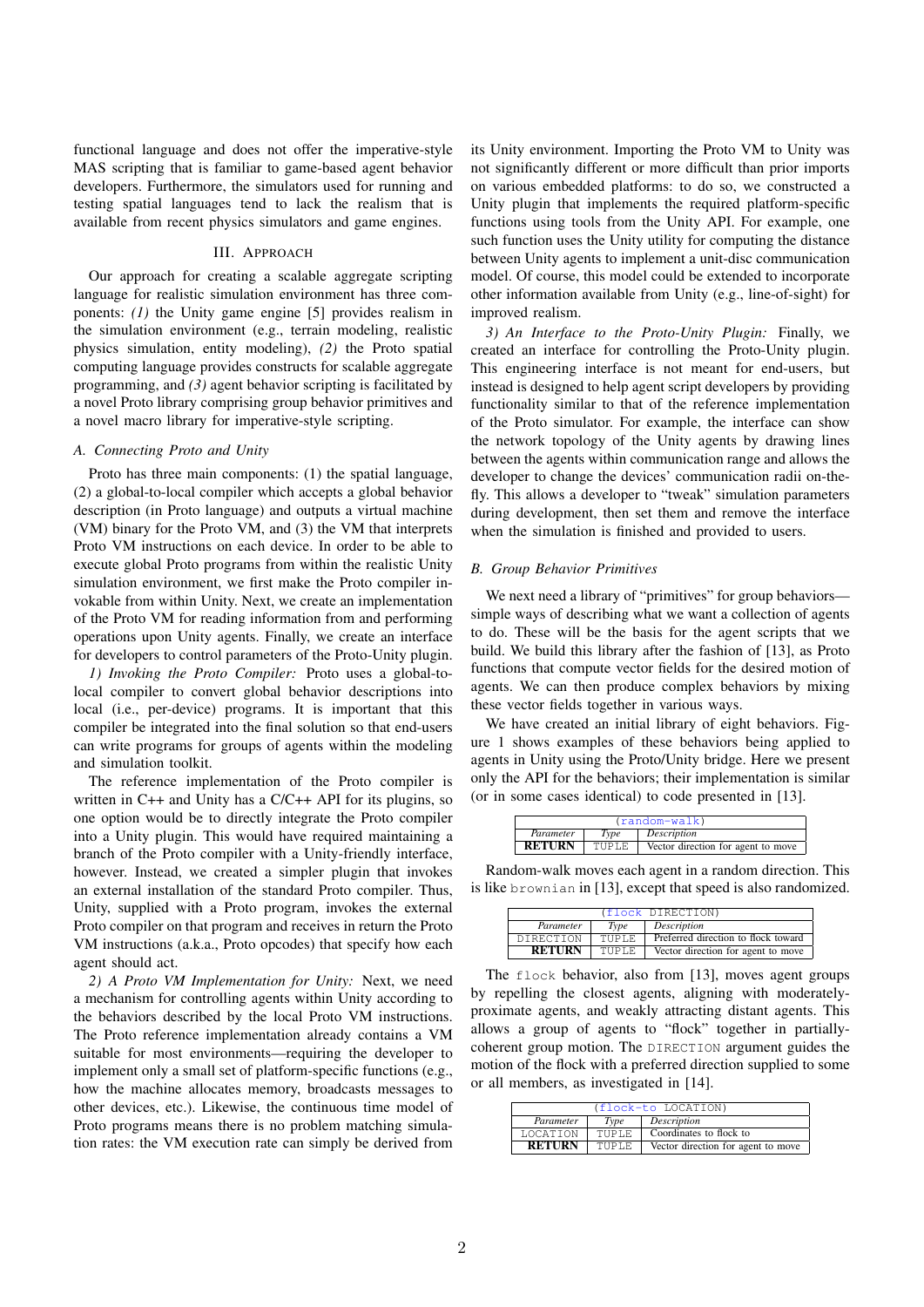

Fig. 1. Examples of agents being controlled by group behavior primitives written in Proto.

The flock-to behavior is like flock, except the agents move coherently to a location, rather than toward a direction.

| (disperse)    |              |                                    |  |
|---------------|--------------|------------------------------------|--|
| Parameter     | Type         | Description                        |  |
| <b>RETURN</b> | <b>TUPLE</b> | Vector direction for agent to move |  |

The disperse behavior, our last adaptation from [13], repels agents away from one another with a force proportional to the inverse square of the distance separating them.

| (scatter DIRECTION) |             |                                    |
|---------------------|-------------|------------------------------------|
| Parameter           | <b>Type</b> | Description                        |
| DIRECTION           | TUPLE.      | Vector biasing scatter direction   |
| <b>RETURN</b>       | TUPLE.      | Vector direction for agent to move |

The scatter behavior is much like disperse, except that agents do not slow down when they start getting far apart and they have a directional bias, DIRECTION.

| (toward TARGET) |                |                                    |  |
|-----------------|----------------|------------------------------------|--|
| Parameter       | Type           | Description                        |  |
| TARGET          | <b>BOOLEAN</b> | Boolean indicator that is          |  |
|                 |                | true if an agent is a target       |  |
| <b>RETURN</b>   | TUPLE.         | Vector direction for agent to move |  |

The toward behavior finds the direction toward the mean location of all neighbors with a TARGET property.

| (away-from TARGET) |                |                                    |
|--------------------|----------------|------------------------------------|
| Parameter          | Type           | Description                        |
| TARGET             | <b>BOOLEAN</b> | Boolean indicator that is          |
|                    |                | true if an agent is a target       |
| <b>RETURN</b>      | TUPLE.         | Vector direction for agent to move |

The away-from behavior is the inverse of toward.

| (cluster-by GROUP-ID) |                |                                    |  |
|-----------------------|----------------|------------------------------------|--|
| Parameter             | Type           | Description                        |  |
| GROUP-ID              | <b>INTEGER</b> | Identifier for an agent group      |  |
| <b>RETURN</b>         | TUPLE.         | Vector direction for agent to move |  |

Finally, cluster-by, sorts agents into groups: all agents repel each other weakly and are strongly attracted to others with the same GROUP-ID identifier. This will tend to separate the group into clusters by identifier, though if the agents are widely scattered, there may be more than one cluster for any given identifier.

# *C. Agent Scripting Library*

The last ingredient needed is a means of composing together these group behavior primitives to form useful agent behavior scripts, which will typically be much more complicated. Proto's native approach is one of purely functional composition—mathematically elegant, but not well suited for the way that simulation designers often like to think. Instead, we would like to be able to talk about a script in terms of concepts like particular groups being assigned particular

behaviors, responding to triggers, or progressing through a planned sequence one stage at a time.

Technically, Proto's functional model can already provide all of these capabilities. The problem is that the code to do so is often awkward and does not "look" like the kind of state-based programming that is more familiar for this sort of scripting. Fortunately, Proto has recently been extended with a capability for syntactic macros. We use this macro programming facility to create new syntactic constructs suitable for agent scripting. The macros transform these new syntactic constructs into implementation in terms of standard Proto primitives.

Our initial agent scripting library comprises five constructs, selected as examples of group and individual behavior selection and sequencing; other important categories not yet included are behavior planning, collective decision making, etc. In our initial library, group-case and where assign behaviors to groups of agents, on-trigger sets up a triggered action for a group of agents, priority-list assigns behavior based on the relative importance of competing priorities, and sequence moves a group of agents through a planned sequence of actions. All of these are defined with the assumption that the return value is intended to be a vector field specifying the movement of agents. We will now detail each of these constructs in turn, then demonstrate their use with the examples in the next section.

The syntax of the group-case construct is:

```
(group-case
 (behavior-of MEMBERSHIP-TEST BEHAVIOR
(behavior-of MEMBERSHIP-TEST BEHAVIOR
 ...
(default BEHAVIOR)...)))
```
This operates much like an ordinary case statement: each MEMBERSHIP-TEST must be a boolean-value expression, and agents use the BEHAVIOR of the first behavior-of case they match. If an agent is not a member of any group, then it uses the default group's BEHAVIOR.

Within each behavior-of construct, there is a special variable in-group defined. Computations for a group's behavior normally extend over both agents in the group and agents outside of the group, allowing agents to react to information from others outside of their group. The in-group variable is true only for those agents in the group, and can thus be used to restrict computation to only within the group.

The where construct is a good way to do such a restriction:

(where TEST BEHAVIOR)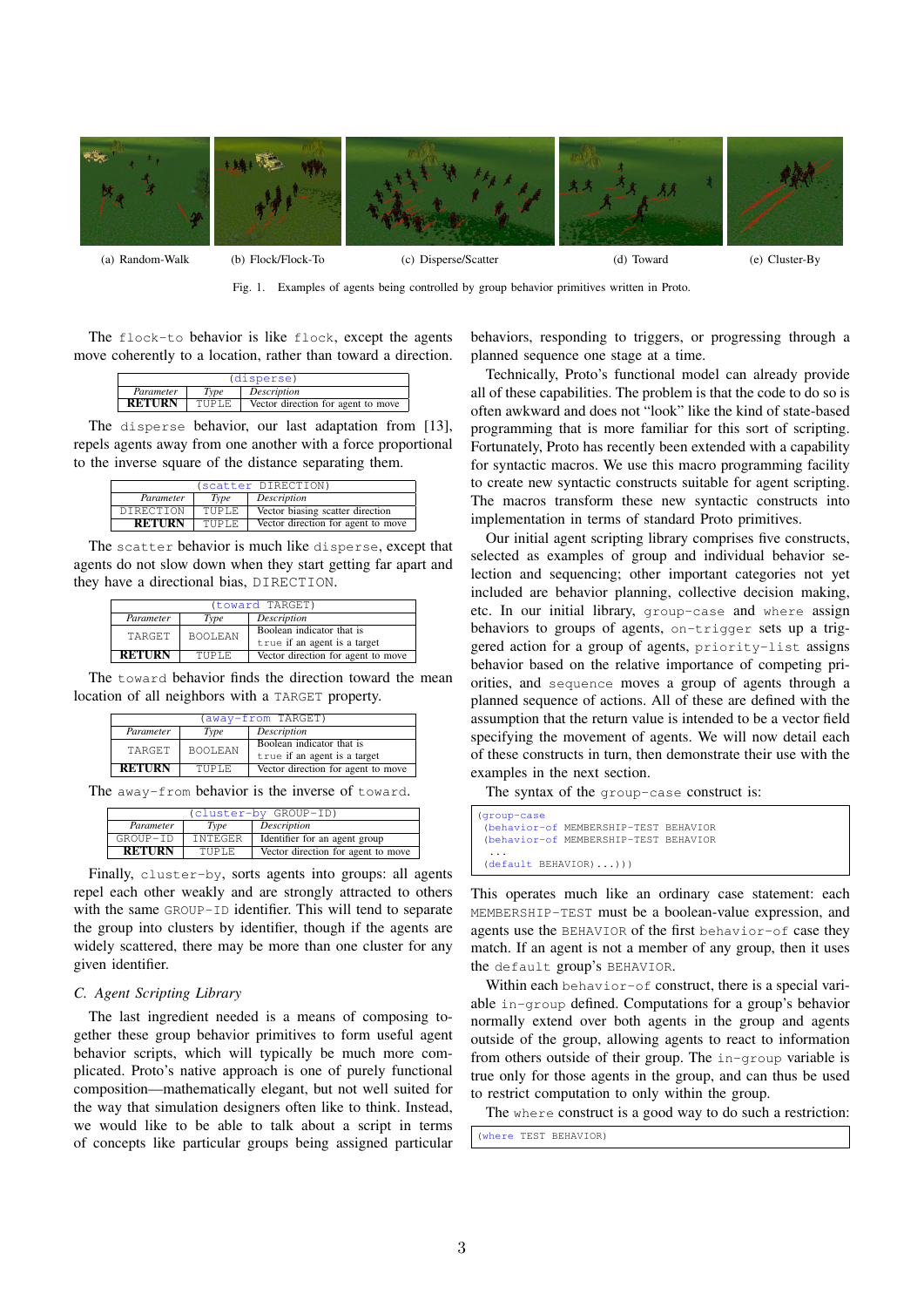This computes BEHAVIOR over the set of agents where TEST is true, much like the standard Proto if construct, except that all other devices default to a tuple of zeros.

The on-trigger construct has identical syntactic structure:

```
(on-trigger TRIGGER BEHAVIOR)
```
Its function, however, is to enable a BEHAVIOR in a dormant group of agents as soon as TRIGGER becomes true for at least one member of the group. Once enabled, the group stays enabled and continues to act.

The syntax of the priority-list construct is:

```
(priority-list
(priority NAME TEST BEHAVIOR
(priority NAME TEST BEHAVIOR
 ...)))
```
Each agent walks the list of priorities in descending order, treating the first entry as highest priority. When a TEST evalutes to true, the agent executes the associated BEHAVIOR. If no priority holds, then the agent does nothing.

Finally, the sequence construct, which moves agents through a sequence of actions over time, is:

```
(sequence
([stage|group-stage] NAME ACTION TERMINATION
([stage|group-stage] NAME ACTION TERMINATION
...
[end-sequence|repeat])...))
```
Agents transition individually through stage constructs and transition collectively out of group-stage constructs. The sequence begins with the first stage, executing ACTION until the TERMINATION condition is met. When an agent finishes a stage, it just moves on and begins executing the next stage's ACTION. For a group-stage, on the other hand, the agent also informs all neighboring agents, which move on to the next stage and inform their neighbors as well, and so on until all agents with reach of communication have changed stages. Thus, a group-stage terminates when *any* agent in the group reaches its TERMINATION condition.

When agents reach the final action in the sequence, their behavior depends on the final keyword. If the keyword is end-sequence, the agents stop moving; if it is repeat, the sequence begins again. Optionally, the keyword ongoing may be substituted for the last stage's TERMINATION, in which case the last stage continues indefinitely instead.

Although these five constructs are just a beginning of the type of constructs that are necessary to make up a full-fledged agent scripting library, they demonstrate that Proto macros can allow more "natural" scripting for agent behaviors.

## IV. VALIDATION

We now have an agent scripting library written in Proto and the ability to execute Proto programs in Unity—all of the ingredients necessary for validating our approach to lightweight simulation scripting. In this section, we demonstrate the power of our approach by constructing three simulations where groups of agents need to interact and to coordinate their behaviors with one another.



(a) Red team advances on Blue team



(b) Blue team notices incoming Red team



(c) Blue team scatters

Fig. 2. The red-advance script running on 30 agents.

For these simulations, we consider environments with two teams of agents: "Red team" aggressors and "Blue team" defenders. In each simulation, agents from both teams are placed onto a geo-typical terrain where they can then execute their group behaviors within the physics and terrain based constraints of the environment. We run these simulations with 10 to 30 agents; since the code is written in Proto, however, the same simulations can be executed on any number of agents.

## *A. Red Advances on Blue*

We begin with a simple scenario where Red team advances on Blue team and Blue scatters and flees when Red gets close:

| (def red-advance (red-team blue-team)                                |  |  |
|----------------------------------------------------------------------|--|--|
| (group-case                                                          |  |  |
| (behavior-of red-team<br>$\therefore$ Red team behavior:             |  |  |
| (where in-group                                                      |  |  |
| $(flock-to (tup 0 0)))$<br>$\therefore$ go to Blue starting location |  |  |
| (behavior-of blue-team :: Blue team behavior:                        |  |  |
| (on-trigger (can-see red-team) :; when Red is near                   |  |  |
| (scatter (away-from red-team))) ;; flee from Red!                    |  |  |
| (detault (tup 0 0))))                                                |  |  |
|                                                                      |  |  |

We do this by using the group-case construct to specify behavior by team. For Red team, we use flock-to to advance coherently towards the starting location of Blue team. For Blue team, we use on-trigger to scatter when any Blue agent notices an advancing Red, using the bias argument to making sure that the Blue agents move away-from Red. If any agent is not on either Red or Blue team, it does nothing. Figure 2 shows agents executing this scenario in Unity.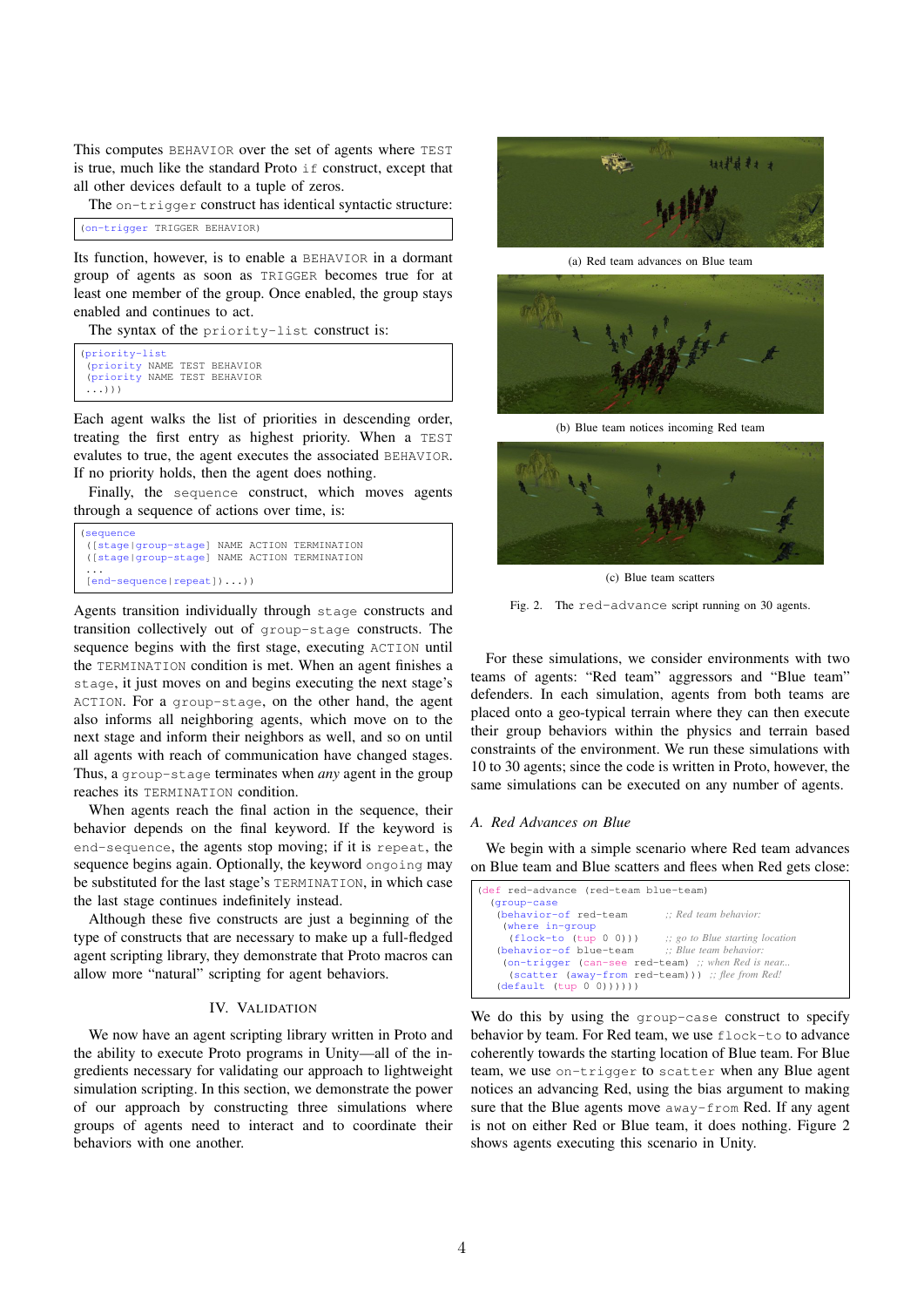

(a) Team moving as a group



(b) Team breaking up into three sub-groups



(c) Sub-groups moving to different destinations

Fig. 3. The deploy script running on 10 agents.

## *B. Red Deploys from a Vehicle*

The next scenario has Red team deploying out of an armored transport vehicle into three squads:



Here, we use the sequence construct to break the deployment into three phases. First, the agents all flock for 20 seconds to leave the vehicle together. Next, the agents use cluster-by to sort themselves out into squads, giving 50 seconds for the squads to organize themselves. Finally, we use group-case to have each of the three squads flock-to its own destination. Figure 3 shows agents executing this scenario in Unity.



(a) Blue team on patrol — looking for Red team.



(b) Blue team members break off to chase Red team.

Fig. 4. The patrol-encounter script running on 30 agents.

## *C. Red Tries to Sneak Past a Blue Patrol*

Our third scenario is the most complex: Blue team is trying to defend against Red team while patrolling a regular pattern. Meanwhile, Red team is trying to pass through the area that Blue team is guarding without being caught.

We first define the patrol pattern to be used by Blue team:

```
(def patrol ()
  (sequence
    (group-stage checkpoint-1 ;; First stage:
     (flock-to (tup 100 50)) ;; Go toward (100, 50) ...
     ;; ... until somebody in the patrol is within 5 meters of the place ...
     (< (vlen (- (coord) (tup 100 50))) 5)
    (group-stage checkpoint-2 ;; Second stage:
(flock-to (tup 0 50)) ;; ... now go to (0, 50) ...
     (<b>when</b> <math>(-</math> (coord) <b>(tup</b> 0 50))) 5)(group-stage checkpoint-3 ;; Third stage:
     (flock-to (tup 50 -50))(< (vlen (- (coord) (tup 50 -50))) 5)<br>repeat)))) \cdots and repeat))))
                                             repeat))))) ;; ... and repeat
```
Here, we use a repeating sequence construct to define a cyclic patrol around three checkpoints. For each checkpoint, the agents use flock-to to move as a group to that checkpoint. Once any agent in the group reaches the checkpoint, the group-stage construct means its information will spread, causing the whole group to head for the next checkpoint even if some members have not yet reached the current checkpoint.

We then use this script as a behavior in the scripts for the overall encounter between Red team and Blue team:

| (def patrol-encounter (red-team blue-team)<br>(group-case |  |
|-----------------------------------------------------------|--|
| (behavior-of red-team :: Red team behaviors               |  |
| (priority-list                                            |  |
| (priority defend-self                                     |  |
| $\therefore$ if Blue shows up<br>(can-see blue-team)      |  |
| (scatter (away-from blue-team));;  then run away          |  |
| $\therefore$ otherwise.<br>(priority invade               |  |
| $\therefore$ when the script says start<br>(timeout 500)  |  |
| $(flock-to (tup 200 0))))$ ; try to pass by Blue team     |  |
|                                                           |  |